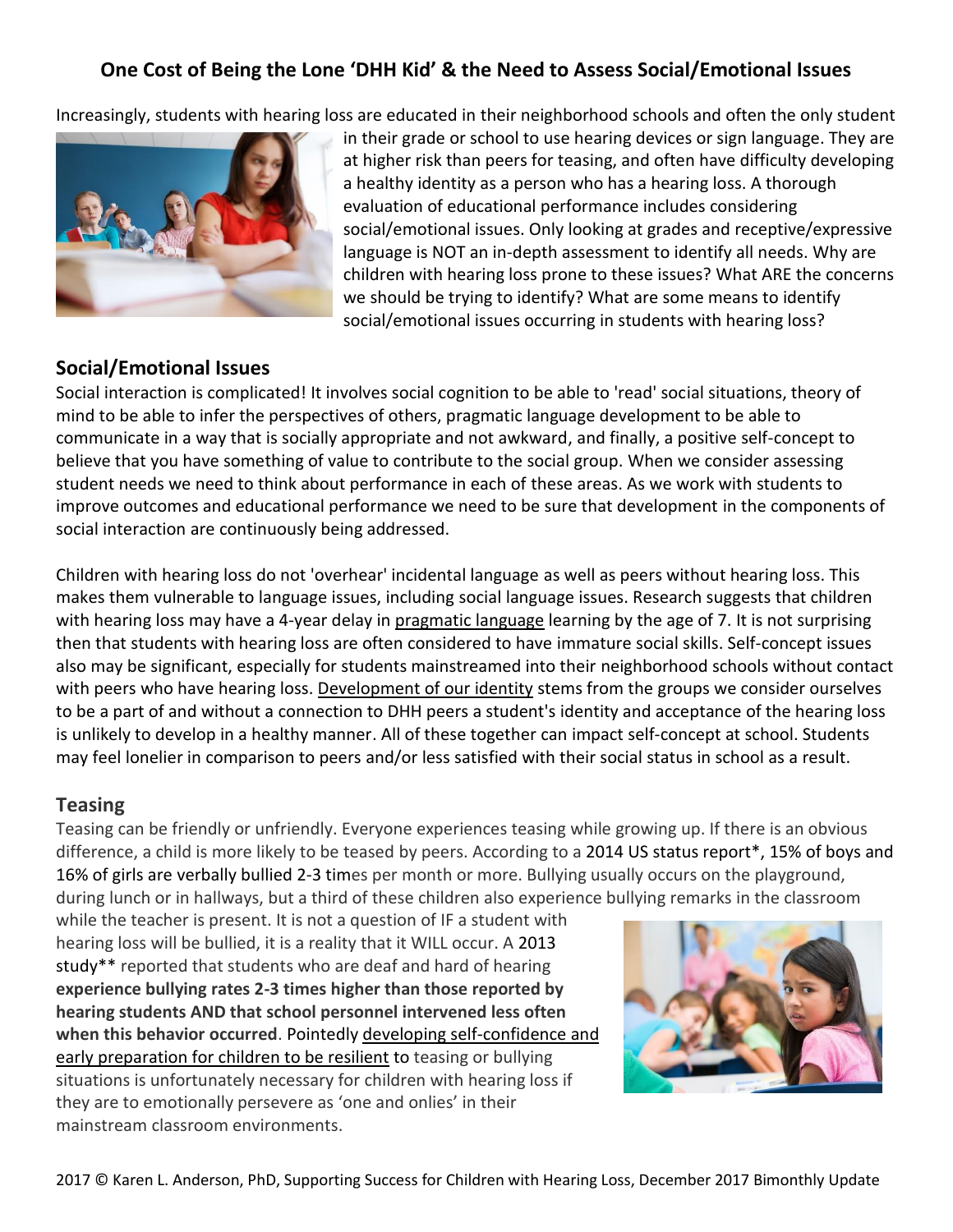### **Social/Emotional Assessment Considerations**

Evaluation needs to be tailored to assess specific areas of educational need [\(§300.304\(c\)\(2\)](http://idea.ed.gov/explore/view/p/,root,regs,300,D,300.304,c,2,.html)). Because we recognize that social/emotional development may be an area of need for students with hearing loss, the following section of IDEA is especially relevant: *Part 300/D/300.304/c/4(4) The child is assessed in all areas related to the suspected disability, including, if appropriate, health, vision, hearing, social and emotional status, general intelligence, academic performance, communicative status, and motor abilities*.

The National Association of School Psychologists [Position Statement](file:///C:/Users/Karen%20L%20Anderson/Downloads/ServingStudentsWhoAreDeaf%20(2).pdf) states: "Assessments and other educational support services need to address all domains in the life of the students who is deaf or hard of hearing, **including social, emotional**, physical, and cognitive development, and **should use multiple sources of information for decision making**. Due to etiological, neurobiological, and social factors, **some students who are deaf or hard of hearing may be at risk for academic, social, or emotional difficulties.** A successful educational program should proactively address the needs of these at-risk students and provide school psychological assistance to educators and support personnel working with these populations."

Children with hearing loss are a very diverse group. When most of the students we served were functionally Deaf and educated in center-based programs, the Meadow-Kendall Social-Emotional Inventories that were normed on this population were very appropriate to assess these areas of need. Now most of our students spend the majority of time included the mainstream classroom and it is most appropriate to compare their social/emotional needs to those of their typically hearing class peers. Thus, this long-used Meadow-Kendal assessment should no longer be the 'go to' for the large majority of students who are DHH.

**If tests normed on students who are deaf/hard of hearing is often no longer appropriate, what can we use?** When school psychologists perform a social/emotional assessment the usual areas of need they are most likely to identify are impulsivity, lack of ability to attend, depression, or non-compliant behavior. Although our students can experience these issues, the hearing loss may cause behaviors that suggest these issues, but the behavior is most often due to hearing loss and not other issues. For example, if the teacher completed the Connors Behavior Rating Scale a student with hearing loss may seem off task and inattentive when the real issue is fragmented hearing and not receiving complete information, or excessive effort to listen resulting in periods of distractibility. Likewise, the Behavior Assessment System for Children may identify a child as depressed, when instead the student may be hyper-focused on trying to get information auditorilly and visually and seems to have little affect or interaction. The key is the need to have someone on the evaluation team who can discuss the results of these measures with the team in terms of the 'DHH Lens'. Adding observational and teacher checklist information about specific behaviors that are of most concern for students with hearing loss and discussing the results with the evaluation team in addition to other testing performed can help you to 'make the case' that there may be more social and emotional challenges than are easily identified by using standard measures alone.

#### **Specific Assessment Suggestions**

1) [Social-Emotional Assessment/Evaluation Measure](http://successforkidswithhearingloss.com/product/social-emotional-assessment-evaluation-measure-seam/) is completed by parents of infants, toddlers and preschoolers (up to 66 months). Preschool teachers can also complete the form. It is most useful if parents/teachers review skill development and identify areas of concern over time.

2) [Social Language Development Test](http://successforkidswithhearingloss.com/product/social-language-development-test-elementary/) is a norm-referenced test that delves into pragmatic language use, social cognition, making inferences, peer negotiation and multiple interpretations of social information. Grades 1-6. Low performance in any of these areas is likely - in combination with hearing loss - to impact social interaction.